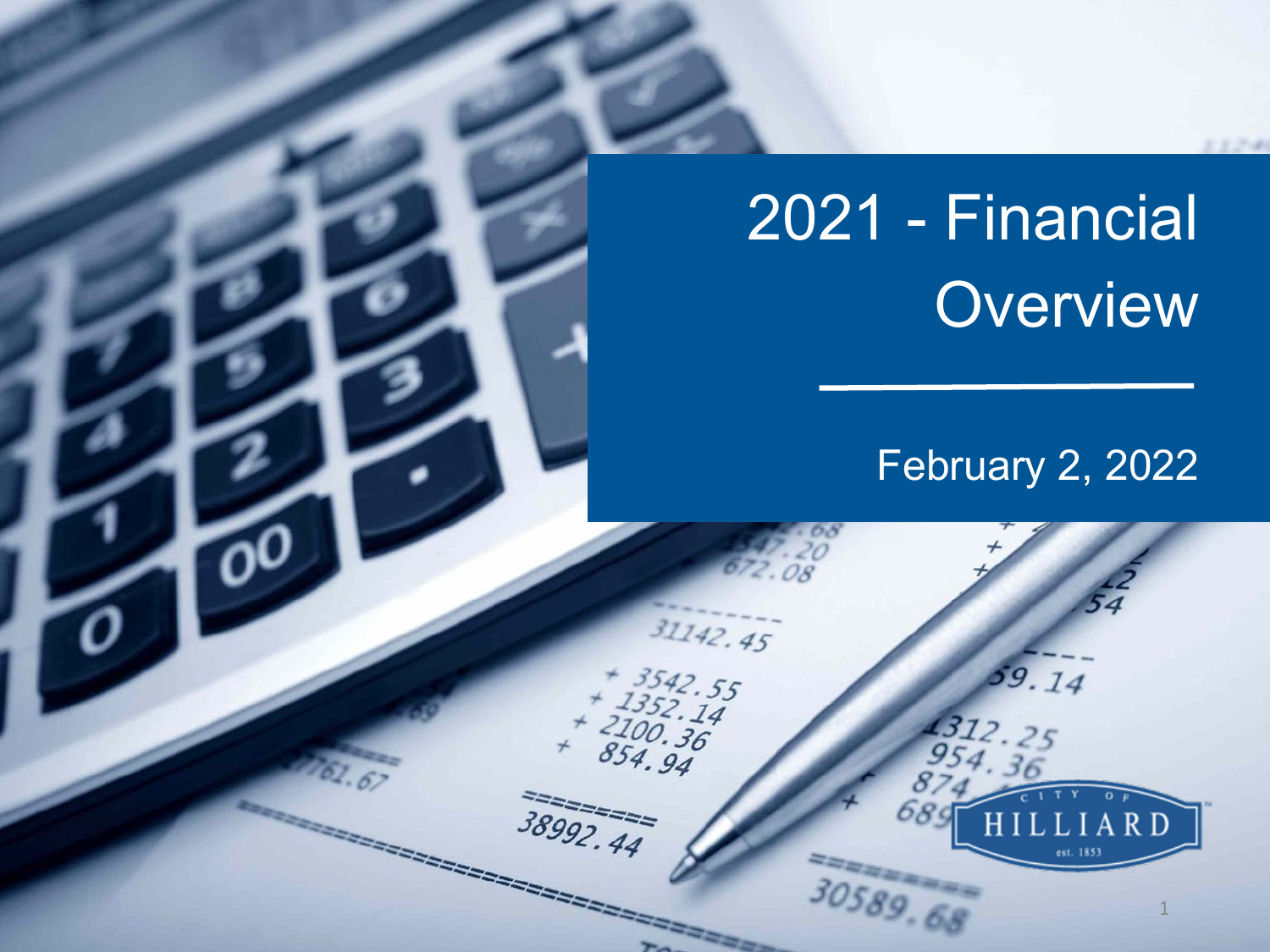### **City of Hilliard Current Revenues, Expenditures and Ending Fund Balance for Operating Funds Budget Basis As of December 31, 2021**

|                                                                         | <b>Beginning Cash</b>   |            |         |                 | <b>Combined</b> |                     |         | <b>Ending Fund</b> |    | <b>Current Revenues</b> |  |
|-------------------------------------------------------------------------|-------------------------|------------|---------|-----------------|-----------------|---------------------|---------|--------------------|----|-------------------------|--|
| <b>Fund</b>                                                             | <b>Balance 1/1/2021</b> |            |         | <b>Revenues</b> |                 | <b>Expenditures</b> |         | <b>Balance</b>     |    | over Expenditures       |  |
| General<br><b>Fund Transfer to Capital</b>                              |                         | 9,557,288  | \$      | 34,016,090      | \$              | 26,811,070          | \$      | 16,762,308         | \$ | 7,205,020               |  |
| <b>Total General Fund</b>                                               | \$                      | 9,557,288  | \$      | 34,016,090      | \$              | 26,811,070          | \$      | 16,762,308         | \$ | 7,205,020               |  |
| $\ast$<br>Reserve Fund                                                  | \$                      | 7,176,866  | $\zeta$ | 161,256         | \$              |                     | \$      | 7,338,122          | \$ | 161,256                 |  |
| <b>Street Construction</b><br>Maintenance and Repair<br>and County Fund | \$                      | 3,028,008  | $\zeta$ | 3,911,671       | \$              | 2,670,591           | $\zeta$ | 4,269,088          | \$ | 1,241,080               |  |
| <b>Water Revenue</b>                                                    | \$                      | 409,270    | $\zeta$ | 941,138         | \$              | 1,034,278           | $\zeta$ | 316,130            | \$ | (93, 140)               |  |
| Sewer Revenue                                                           | \$                      | 198,842    | \$      | 893,599         | \$              | 878,995             | \$      | 213,446            | \$ | 14,604                  |  |
| Storm Water                                                             | \$                      | 1,404,128  | $\zeta$ | 1,210,719       | \$              | 1,081,587           | \$      | 1,533,259          | \$ | 129,131                 |  |
| <b>Construction Inspection</b>                                          |                         | 183,319    | \$      | 611,420         | \$              | 468,040             | \$      | 326,699            | \$ | 143,380                 |  |
| <b>Total Operations</b>                                                 | \$                      | 21,957,720 | \$      | 41,745,892      | \$              | 32,944,562          | \$      | 30,759,051         | \$ | 8,801,331               |  |

\* From General Fund to Reserve Fund - To bring balance to 25%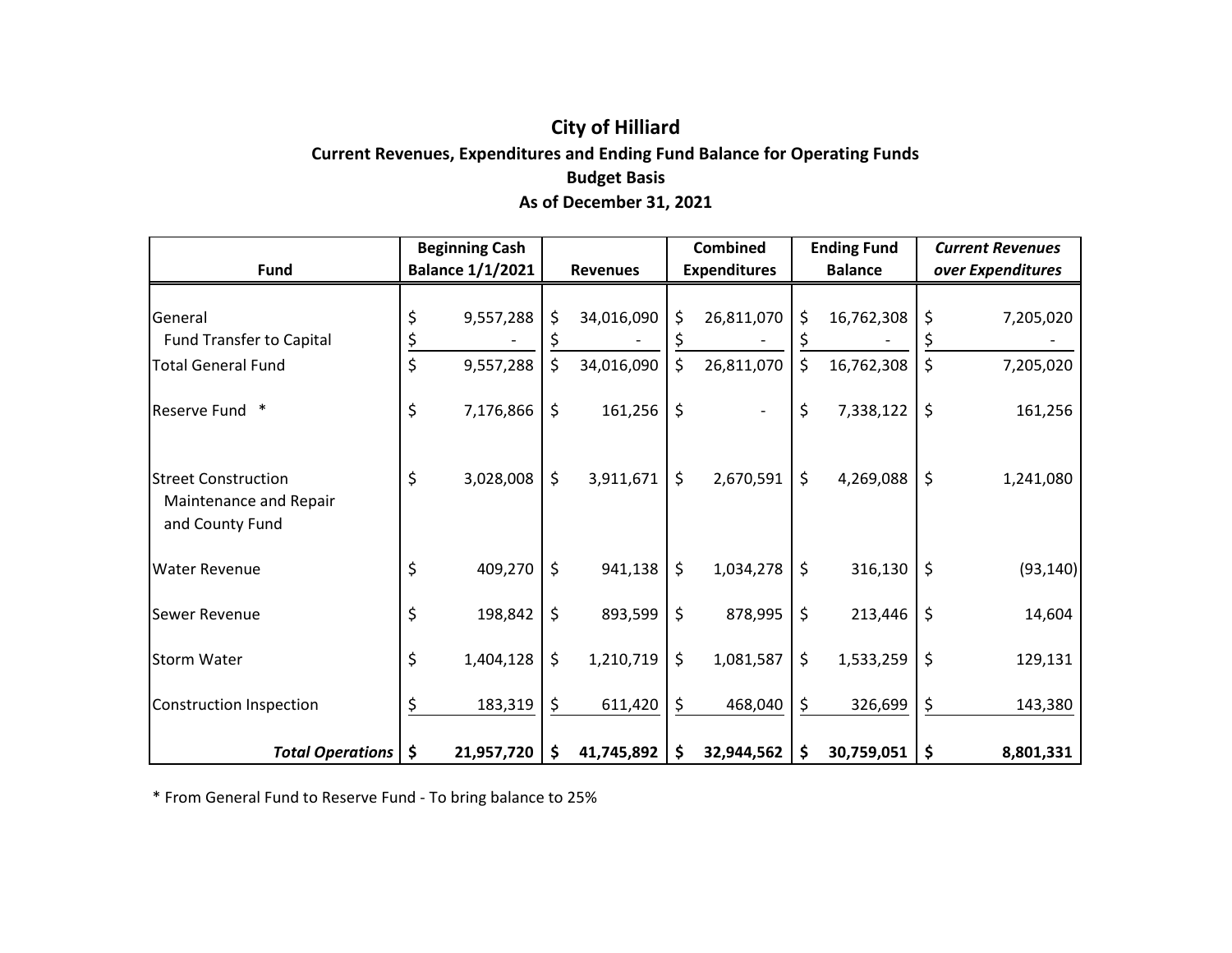# **City of Hilliard Revenue Collections as a Percent of Estimated Revenue**

|  | As of December 31, 2021 |  |  |
|--|-------------------------|--|--|
|--|-------------------------|--|--|

|                                        | 2021 |                  | 2020               |               | 2021 Revenue |               |              |
|----------------------------------------|------|------------------|--------------------|---------------|--------------|---------------|--------------|
|                                        |      |                  |                    |               |              |               | as a percent |
|                                        |      | <b>Estimated</b> |                    | As of Dec. 31 |              | As of Dec. 31 | of Estimated |
|                                        |      |                  |                    |               |              |               |              |
| <b>General Fund</b>                    |      |                  |                    |               |              |               |              |
| Muni Income Tax 65%                    |      | \$18,882,873     | \$                 | 26,013,989    | \$           | 20,002,095    | 137.8%       |
| <b>Real Property Tax</b>               |      | 1,750,716        |                    | 1,848,673     |              | 1,571,111     | 105.6%       |
| <b>Shared Taxes</b>                    |      | 645,571          |                    | 868,886       |              | 689,028       | 134.6%       |
| <b>Interest Earnings</b>               |      | 903,000          |                    | (408, 369)    |              | 767,762       | $-45.2%$     |
| <b>Fines and Permits</b>               |      | 1,611,500        |                    | 1,222,470     |              | 1,201,430     | 75.9%        |
| <b>Fees for Services</b>               |      | 4,803,893        |                    | 4,243,320     |              | 3,019,541     | 88.3%        |
| Other                                  |      | 173,000          |                    | 227,121       |              | 232,138       | 131.3%       |
| <b>Totals</b>                          |      | \$28,770,553     | \$                 | 34,016,090    | \$           | 27,483,104    | 118.2%       |
| <b>Other Operating Funds</b>           |      |                  |                    |               |              |               |              |
| <b>Street Construction Maintenance</b> | \$   | 2,515,000        | \$                 | 3,911,671     | \$           | 2,480,613     | 155.5%       |
| and Repair and County Fund             |      |                  |                    |               |              |               |              |
| <b>Water Revenue</b>                   | \$   | 1,010,000        | \$                 | 941,138       | \$           | 842,269       |              |
| Sewer Revenue                          | \$   | 1,015,000        | \$                 | 893,599       | \$           | 871,237       |              |
| <b>Total Water and Sewer</b>           | \$   | 2,025,000        | $\mathsf{\hat{S}}$ | 1,834,737     | \$           | 1,713,507     | 90.6%        |
| <b>Storm Water</b>                     | \$   | 1,300,000        | \$                 | 1,210,719     | \$           | 1,163,390     | 93.1%        |
| <b>Construction Inspection</b>         | \$   | 805,000          | \$                 | 611,420       | \$           | 394,870       | 76.0%        |
|                                        |      | 35,415,553       |                    | 41,584,636    |              | 33,235,484    | 117.4%       |

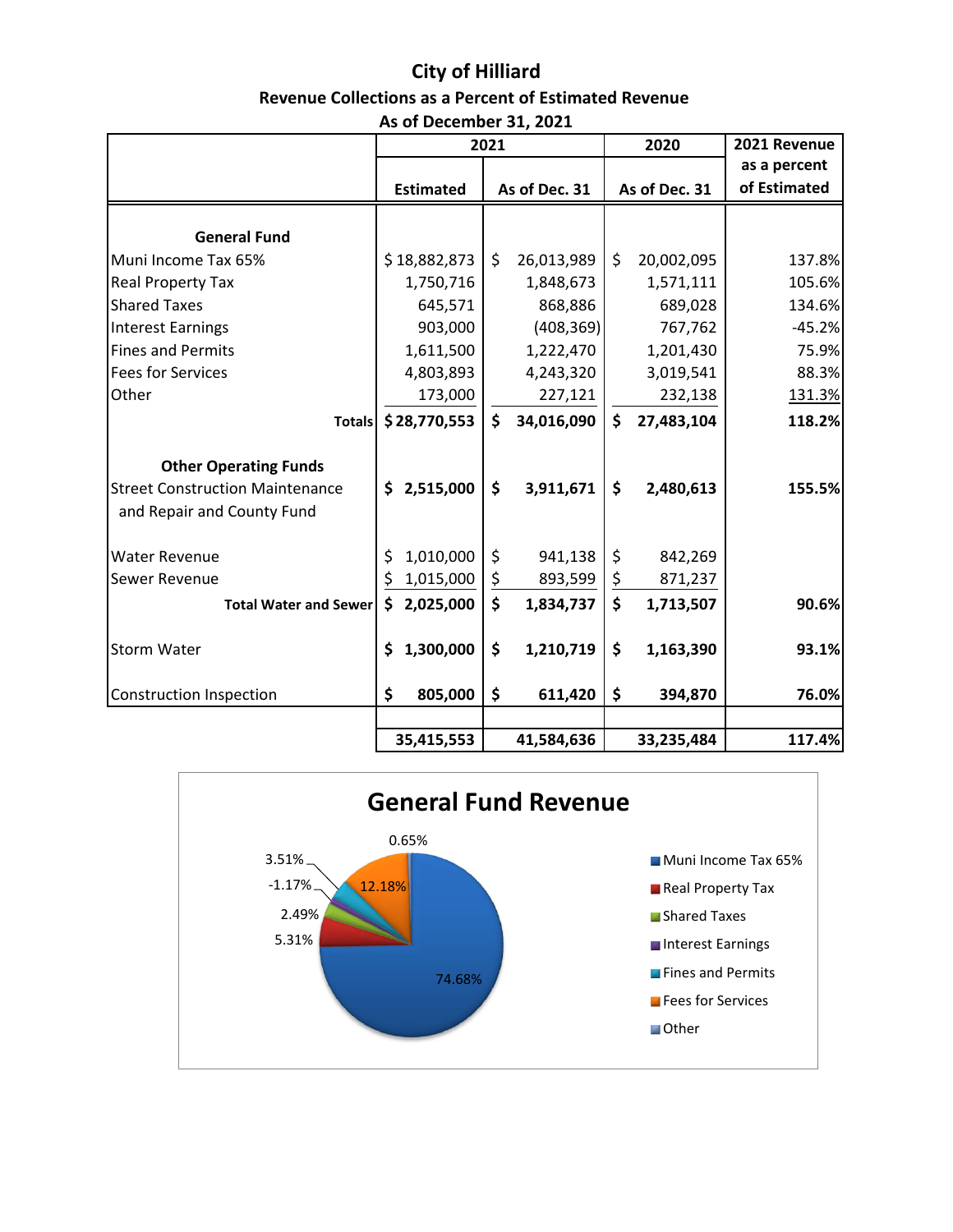| <b>City of Hilliard</b>                                 |
|---------------------------------------------------------|
| <b>Year-to-Date Expenditures as a Percent of Budget</b> |

| December 31, 2021                      |                                 |                          |    |                     |                                 |                         |                   |  |  |
|----------------------------------------|---------------------------------|--------------------------|----|---------------------|---------------------------------|-------------------------|-------------------|--|--|
|                                        | 2021                            |                          |    |                     |                                 | 2020                    | 2021 Expenditures |  |  |
|                                        |                                 |                          |    | <b>Current YTD</b>  |                                 |                         | as a percent of   |  |  |
|                                        |                                 | <b>Budget</b>            |    | <b>Expenditures</b> |                                 | <b>YTD Expenditures</b> | budget            |  |  |
| <b>General Fund</b>                    |                                 |                          |    |                     |                                 |                         |                   |  |  |
| Personnel                              | \$                              | 19,467,868               | \$ | 17,640,538          | \$                              | 15,666,477              | 90.61%            |  |  |
| <b>Supplies</b>                        |                                 | 1,277,830                |    | 999,254             |                                 | 635,709                 | 78.20%            |  |  |
| <b>Services</b>                        |                                 | 6,559,340                |    | 5,586,442           |                                 | 4,948,185               | 85.17%            |  |  |
| Travel                                 |                                 | 63,150                   |    | 14,065              |                                 | 7,035                   | 22.27%            |  |  |
| <b>Utilities</b>                       |                                 | 849,000                  |    | 695,916             |                                 | 513,561                 | 81.97%            |  |  |
| <b>Transfers and Refunds</b>           |                                 | 925,000                  |    | 431,288             |                                 | 486,730                 | 46.63%            |  |  |
| <b>Other Operating Funds</b>           |                                 | 371,556                  |    | 107,449             |                                 | 188,572                 | 28.92%            |  |  |
| <b>Totals</b>                          | \$                              | 29,513,744               | \$ | 25,474,952          | \$                              | 22,446,269              | 86.32%            |  |  |
|                                        |                                 | <b>Special Transfers</b> | \$ | 161,256             | \$.                             | 2,412,117               |                   |  |  |
| <b>Other Operating Funds</b>           |                                 |                          |    |                     |                                 |                         |                   |  |  |
| <b>Street Construction Maintenance</b> |                                 |                          |    |                     |                                 |                         |                   |  |  |
| and Repair and County Fund             | \$                              | 4,672,891                | \$ | 2,370,679           | \$                              | 1,700,473               | 50.73%            |  |  |
| <b>Water Revenue</b>                   | \$                              | 1,216,454                | \$ | 1,012,058           | \$                              | 795,706                 |                   |  |  |
| Sewer Revenue                          |                                 | 1,064,654                |    | 843,270             |                                 | 698,410                 |                   |  |  |
| <b>Total Water and Sewer</b>           | $\dot{\mathsf{s}}$              | 2,281,108                | \$ | 1,855,328           | \$                              | 1,494,116               | 81.33%            |  |  |
| <b>Storm Water</b>                     | \$                              | 1,548,754                | \$ | 993,392             | \$                              | 742,885                 | 64.14%            |  |  |
| Construction Inspection                | \$<br>721,433                   |                          | \$ | 329,116             | \$                              | 304,510                 | 45.62%            |  |  |
|                                        |                                 |                          |    |                     |                                 |                         |                   |  |  |
|                                        | $\overline{\boldsymbol{\zeta}}$ | 38,737,930               | \$ | 31,023,467          | $\overline{\boldsymbol{\zeta}}$ | 26,688,253              | 80.09%            |  |  |

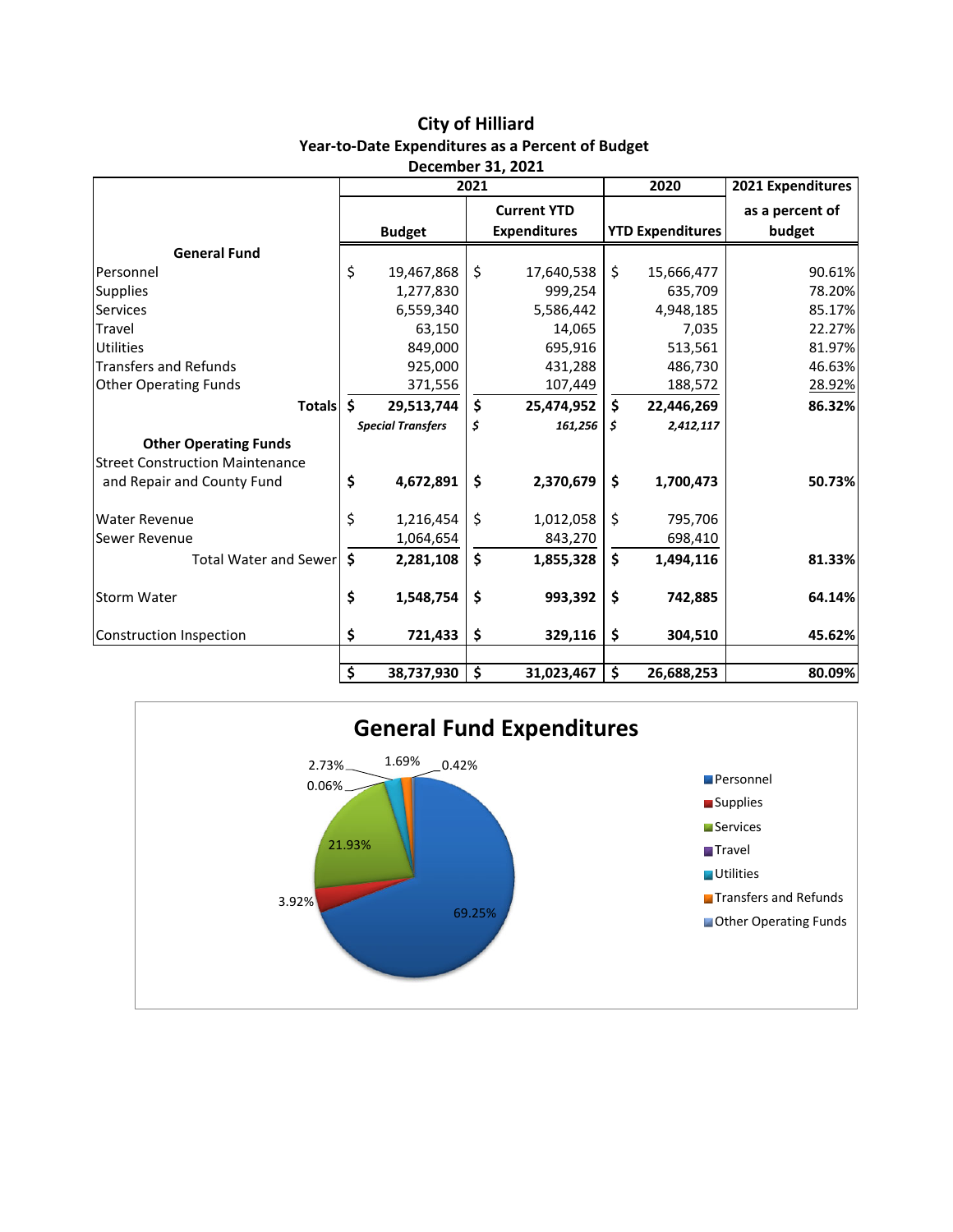#### Income Tax Collection

|                   |                       |                | <b>Total</b><br><b>Dec-21</b> |              |                       |                    |
|-------------------|-----------------------|----------------|-------------------------------|--------------|-----------------------|--------------------|
|                   | <b>Budget</b><br>2021 | Actual<br>2021 | Actual<br>2020                | <b>Diff</b>  | 2021/2020<br>% Change | <b>Budget</b><br>% |
| Withholding       | 23,033,597.00         | 23,812,770.14  | 22,513,539.45                 | 1,299,230.69 | 5.8%                  | 103.4%             |
| <b>Business</b>   | 3,128,452.00          | 12,639,920.77  | 5,481,089.87                  | 7,158,830.90 | 130.6%                | 404.0%             |
| <b>Individual</b> | 2,888,525.00          | 3,546,484.95   | 2,786,460.21                  | 760,024.74   | 27.3%                 | 122.8%             |
| <b>Total</b>      | 29,050,574.00         | 39,999,175.86  | 30,781,089.53                 | 9,218,086.33 | 29.9%                 | 137.7%             |

## **Top Employers YTD December 2021**

| 2021<br>Withholdings<br>9,227,861                                                                                                                | 2020<br>Withholdings<br>8,333,578                                                                                                                                      | <b>Difference</b><br>894,283                                                                                                                   | Up/(Down)<br>10.7%                                                                                                                                                   |  |
|--------------------------------------------------------------------------------------------------------------------------------------------------|------------------------------------------------------------------------------------------------------------------------------------------------------------------------|------------------------------------------------------------------------------------------------------------------------------------------------|----------------------------------------------------------------------------------------------------------------------------------------------------------------------|--|
| <b>Advanced Drainage</b><br><b>Micro Center Inc.</b>                                                                                             | <b>Amazon Data</b><br><b>Ohio Health</b><br>Verizon                                                                                                                    | <b>BMW Financial</b><br>Rich Holding Inc.<br>Verizon Corp.                                                                                     | <b>Hilliard Schools</b><br>Sedgwick                                                                                                                                  |  |
| \$<br>10,681,028                                                                                                                                 | \$                                                                                                                                                                     | 893,381                                                                                                                                        | 9.1%                                                                                                                                                                 |  |
| Armstrong World Ind.<br><b>Hilliard City</b>                                                                                                     | <b>The Eco Plumbers</b><br><b>Macintosh Mgmt</b><br><b>Sutphen Towers</b>                                                                                              | Equifax Inc.<br><b>Minute Man</b><br><b>Verizon Bus</b>                                                                                        | <b>First Source</b><br><b>Norwich Twp</b>                                                                                                                            |  |
| \$<br>13,360,803                                                                                                                                 | \$                                                                                                                                                                     | -S<br>1,047,819                                                                                                                                | 8.51%                                                                                                                                                                |  |
| <b>Ability Matters, LLC</b><br><b>Buckeye Nissan</b><br>Ecycle Inc.<br><b>Home Depot</b><br>Joseph Ryerson<br><b>ODOT</b><br><b>Sheakley LLC</b> | <b>ADP Totalsource</b><br><b>Columbus Kenworth</b><br><b>Empower LLC</b><br><b>Insperity People</b><br><b>Kroger</b><br><b>Ohio Health Corp</b><br><b>Tamarkin Co.</b> | <b>American Regent</b><br><b>Cummins Inc.</b><br><b>Equity LLC</b><br><b>Mount Carmel</b><br><b>Rage Corp</b><br>Target<br><b>Verizon Data</b> | <b>Baesman Group LLC</b><br><b>Defense Finance</b><br><b>ESC Council</b><br>John Eramo & Sons<br><b>Nationwide Insurance</b><br><b>RDP Food Service</b><br>Unwin Co. |  |
|                                                                                                                                                  |                                                                                                                                                                        | Vargo inc.                                                                                                                                     | 9,787,647 \$<br>12,312,984<br><b>International Products</b>                                                                                                          |  |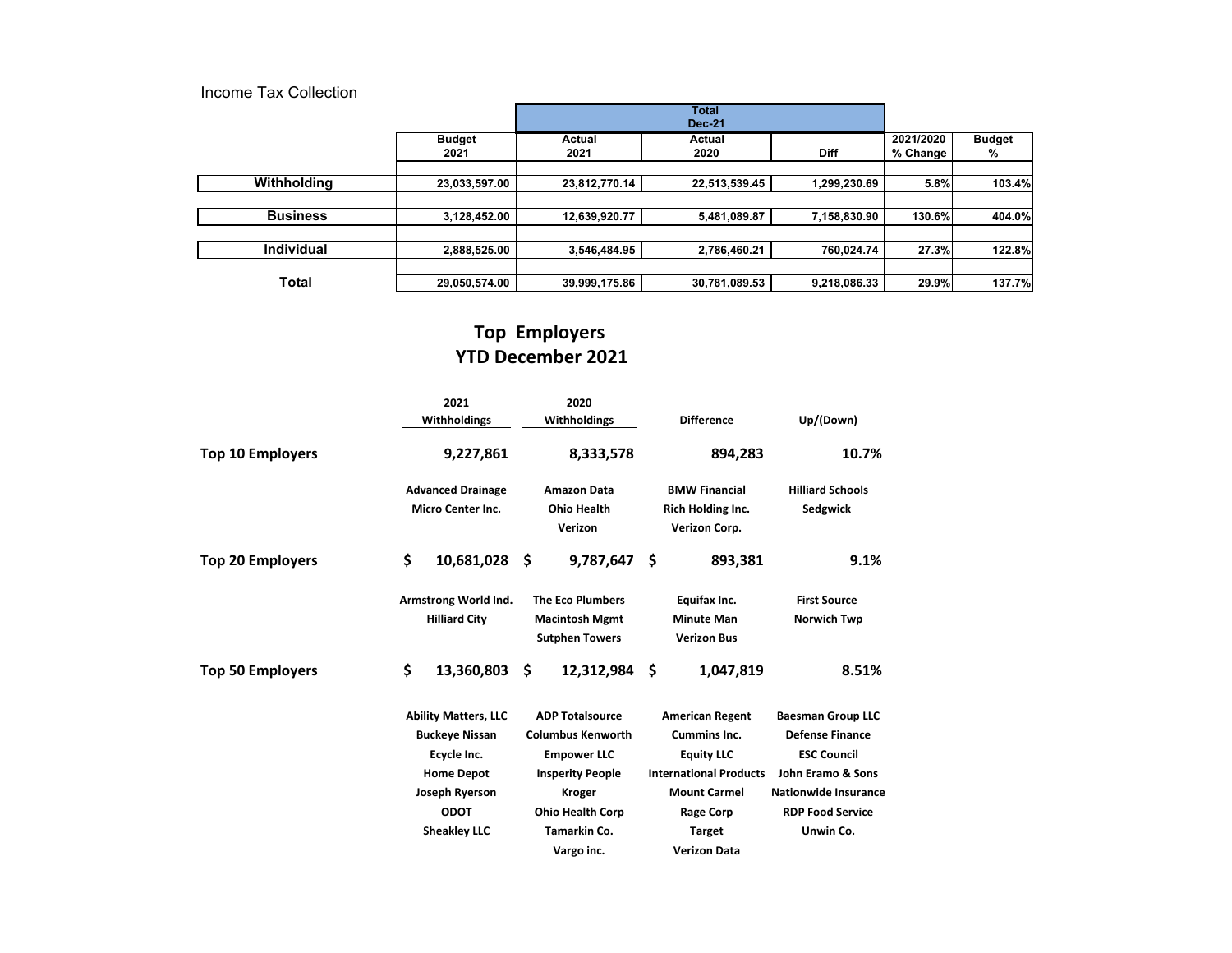#### Table 1

#### **City of Hilliard**

*Income Tax Revenue by Payer Type*

|       |                  |                 | <b>Business</b> |              |          |
|-------|------------------|-----------------|-----------------|--------------|----------|
| Year  | Withholding      | Individual      | <b>Accounts</b> | Total        | % Change |
| 2001  | \$<br>10,999,661 | \$<br>1,402,541 | \$<br>1,130,850 | \$13,533,051 |          |
| 2002  | 10,549,918       | 1,414,197       | 1,143,743       | 13,107,857   | $-3.14%$ |
| 2003  | 10,429,573       | 1,408,464       | 1,198,322       | 13,036,360   | $-0.55%$ |
| 2004  | 10,373,704       | 1,520,520       | 1,684,780       | 13,579,004   | 4.16%    |
| 2005  | 10,567,780       | 1,463,816       | 2,025,941       | 14,057,537   | 3.52%    |
| 2006  | 11,093,880       | 1,603,193       | 2,046,361       | 14,743,434   | 4.88%    |
| 2007* | 10,939,771       | 1,879,695       | 2,070,616       | 14,890,082   | 0.99%    |
| 2008  | 13,152,852       | 2,071,126       | 1,649,651       | 16,873,629   | 13.32%   |
| 2009  | 13,448,644       | 1,959,748       | 1,771,029       | 17,179,421   | 1.81%    |
| 2010  | 13,455,977       | 1,847,800       | 2,090,483       | 17,394,260   | 1.25%    |
| 2011  | 14,006,015       | 2,066,913       | 1,665,297       | 17,738,225   | 1.98%    |
| 2012  | 14,755,373       | 2,041,808       | 2,286,614       | 19,083,795   | 7.59%    |
| 2013  | 15,349,860       | 2,234,458       | 3,257,488       | 20,841,806   | 9.21%    |
| 2014  | 16,261,933       | 2,343,605       | 4,188,367       | 22,793,905   | 9.37%    |
| 2015  | 18,483,631       | 2,494,808       | 4,845,020       | 25,823,458   | 13.29%   |
| 2016  | 19,960,118       | 2,747,844       | 5,140,096       | 27,848,058   | 7.84%    |
| 2017  | 20,891,108       | 2,822,321       | 5,823,710       | 29,537,139   | 6.07%    |
| 2018  | 21,490,924       | 2,751,650       | 4,453,629       | 28,696,203   | $-2.85%$ |
| 2019  | 22,558,805       | 2,743,212       | 3,465,029       | 28,767,046   | 0.25%    |
| 2020  | 22,513,539       | 2,786,460       | 5,481,090       | 30,781,090   | 7.00%    |
| 2021  | 23,812,770       | 3,546,485       | 12,639,921      | 39,999,176   | 29.95%   |

\* The City started using the Regional Income Tax Agency to administer and collect Municipal Income Tax in July 2007. The total amount for 2007 includes 11 months and the total amount for 2008 includes 13 months.